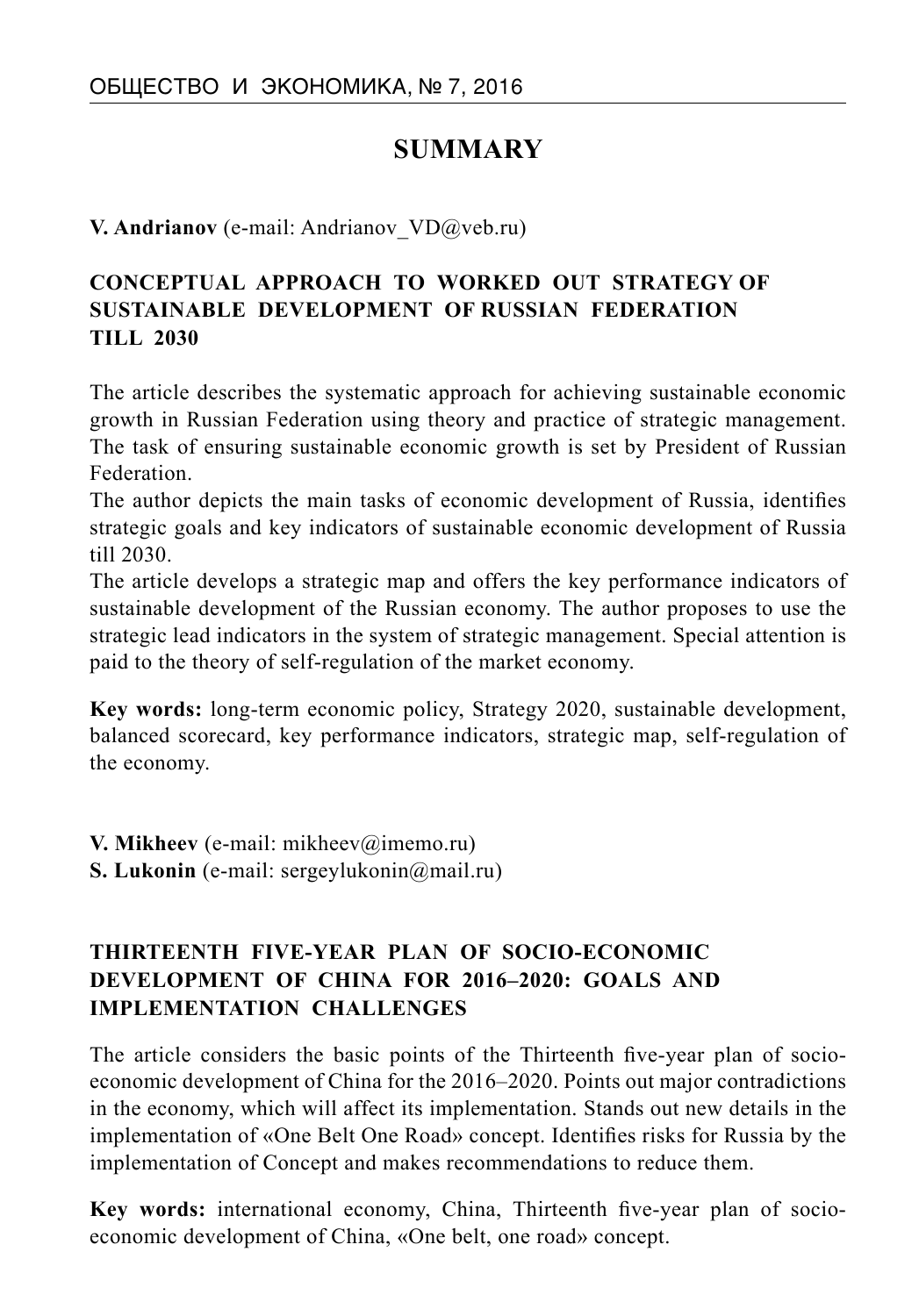**N. Urazbaev** (e-mail: n\_urazbaev@mail.ru) **A. Nauryzbaev** (e-mail: asil-54@mail.ru) Ye. Alimbetov (e-mail: n\_urazbaev@mail.ru)

## **INTEGRATION OF EDUCATION, SCIENCE AND PRODUCTION UNDER THE REFORM OF THE SYSTEM OF HIGHER EDUCATION IN KAZAKHSTAN**

The research investigates the current problems of education in higher educational institutions, postgraduate education, and science in Kazakhstan. It is shown that at present, higher educational institutions are losing their qualitative criteria, since the educational process is not closely related to production. The problems of forming a future university graduate are addressed. Suggestions are made to solve the problems of the organizational and economic mechanism of state and private universities. Issues related to the methodological, scientific and organizational support of respective specializations and the improvement of future young specialists' professional skills are investigated. A consolidation of efforts in the field of education, science, and production into a unified systematic complex is suggested, based on the study of the experience of advanced countries with a market economy.

**Keywords:** higher education, postgraduate education, integration, science, physical infrastructure, production, practice, experience, economic mobility, law.

**T. Sokolova** (sokolova99@mail.ru)

## **THE SOCIAL DIMENSION OF THE EURASIAN INTEGRATION**

The article analyses social and socio-cultural aspects of the Eurasian integration. Specific examples show how unresolved social problems, neglect of the peculiarities of the national mentality significantly weaken the frame of the post-Soviet space and don't allow to build in the region a solid integration foundation.

**Key words:** Eurasia, integration, post-Soviet space, social problems, social and cultural identity, national mentality, poverty, inequality, unemployment, labour migration.

**S. Lutsenko** (e-mail: scorp\_ante@rambler.ru)

## **THE CORPORATE CASH POLICY IN THE CONDITIONS OF MACROECONOMIC INSTABILITY**

The author researches features of a corporate cash policy of the Russian companies. The policy of management of cash holdings is conservative. The companies inactive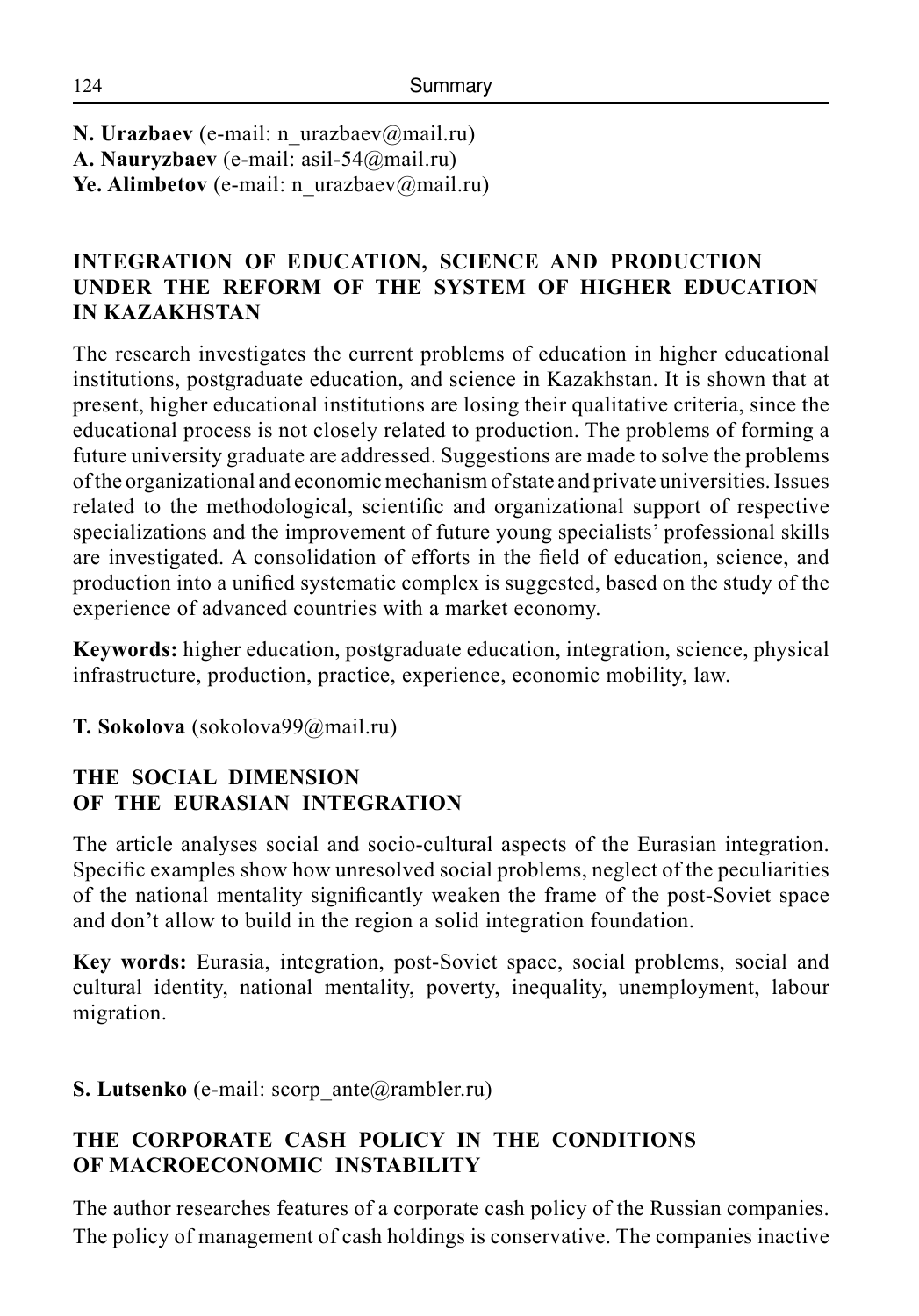adjust the cash holdings, in particular, in the conditions of macroeconomic instability, restrictions (sanctions) of access to the capital markets. The author estimates cash targets which characterizes speed of adjustment of a corporate policy to external conditions. The companies are switched to internal sources of financing in the conditions of rise in price and access restriction to external fund.

**Key words**: cash, investment, precautionary savings motive, macroeconomic factors, speed of adjustment (SOA), sanctions, transaction costs.

**A. Belyakov** (e-mail: mr.belyakovaa@gmail.com)

## **CURRENT EXCHANGE RATE IS ADEQUATE TO THE MARKET CONDITION (AND DOESN'T HAVE POTENTIAL FOR NOTABLE GROWTH OR DOWNTURN)**

The exchange rate issue is under review of theorists and practitioners still. It depends very much on the exchange rate, its stability. It must be assumed that the current value of the national currency objectively reflects all the changes occurring in the world and Russian economy, as well as the fundamental basis for the exchange rate establishment. Current exchange rate is adequate to the market condition and doesn't have potential for notable growth or downturn.

**Key words**: exchange rate, exchange rate parity competitiveness, parallel currency, sound exchange rate, financing of investment sphere of economy.

- **S. Sotnikova** (e-mail: s.i.sotnikova@nsuem.ru)
- **N. Sotnikov (**n.z.sotnikov@edu.nsuem.ru)

#### **STATISTICS OF BUSINESS CAREER**

The statistics of business career is urged to be a guarantee of professional approach to investment into career of own personnel, the main incentive of search and realization of long-term competitive advantages of a human resource of the organization. In article objective need of formation and development of statistics of career is reasoned. System of indicators and methods of statistical research of business career in the organizations is offered.

**Key words**: business career, statistics of career, branch of statistics of career, methods and indicators of statistics of career.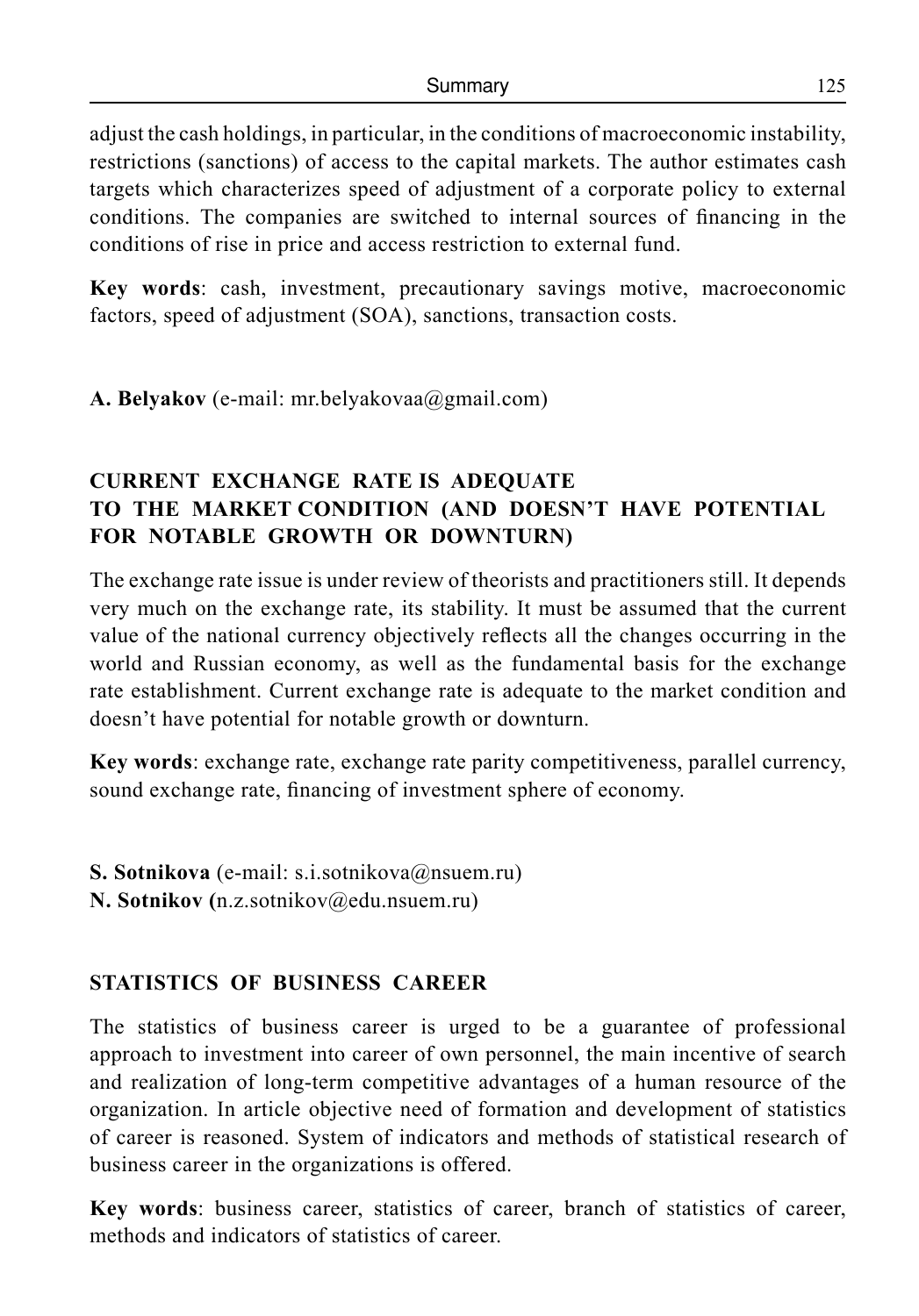## **L. Sheynin** (е-mail lbsheynin@mail.ru) **GEOGRAPHY OF PRICES AND PRICE ZONES**

Many public facilities including those of State ownership apt to unify their prices while ignore the different costs in different points of service. Different prices not often executed when the single enterprise occupies its zone of service. But monopoly of service does not engender the unified price all over the points. Ignoring geography of prices fully or partly leads to the non-optimal economic effects. Examples are presented.

**Key words:** Public facilities, stretch conduits, territorial monopolists, administrative borders, geography of prices, zones of prices, economical optimum, remote situated consumers.

#### MATERIALS OF THE CIS STATISTICAL COMMITTEE **THE ECONOMY OF THE CIS COUNTRIES IN I QUARTER OF 2016**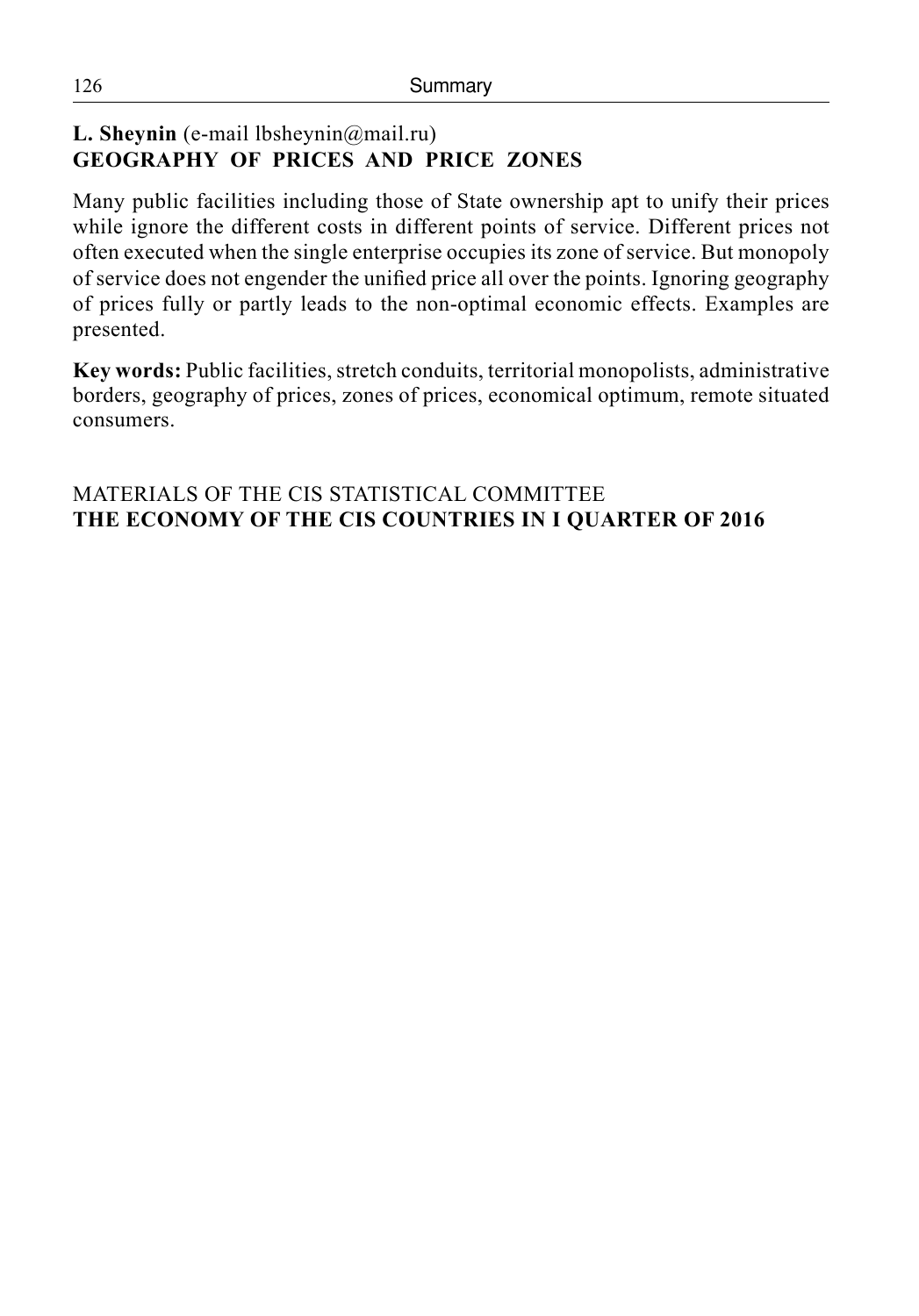# **Требования к рукописям, представляемым для публикации в журнале «Общество и экономика»**

Содержание статьи должно соответствовать тематическим направлениям журнала, обладать научной новизной и представлять интерес для специалистов по соответствующей проблематике.

Объем рукописи не должен превышать 1,5 авторского листа (60 тыс. знаков).

Текст статьи представляется в формате Microsoft Word в соответствии со следующими параметрами: шрифт Times New Roman, размер шрифта − 14 кегль, межстрочный интервал − 1,5. Графики и диаграммы выполняются в программе Excel в черно-белом цвете и должны содержать исходные данные (таблицы). Блок-схемы оформляются в программе Microsoft Word.

Список литературы приводится в конце статьи в соответствии с принятыми стандартами библиографического описания.

Статью должны сопровождать аннотация (5–10 строк) и ключевые слова на русском и английском языках.

К статье должны прилагаться **сведения об авторе** (авторах) с указанием Ф.И.О. (полностью), ученой степени, ученого звания, места работы, должности, сл. и дом. телефонов, электронного адреса.

Рукописи подлежат рецензированию.

Плата за публикацию с аспирантов не взимается.

Рукописи следует присылать по адресу: socpol $@$ mail.ru